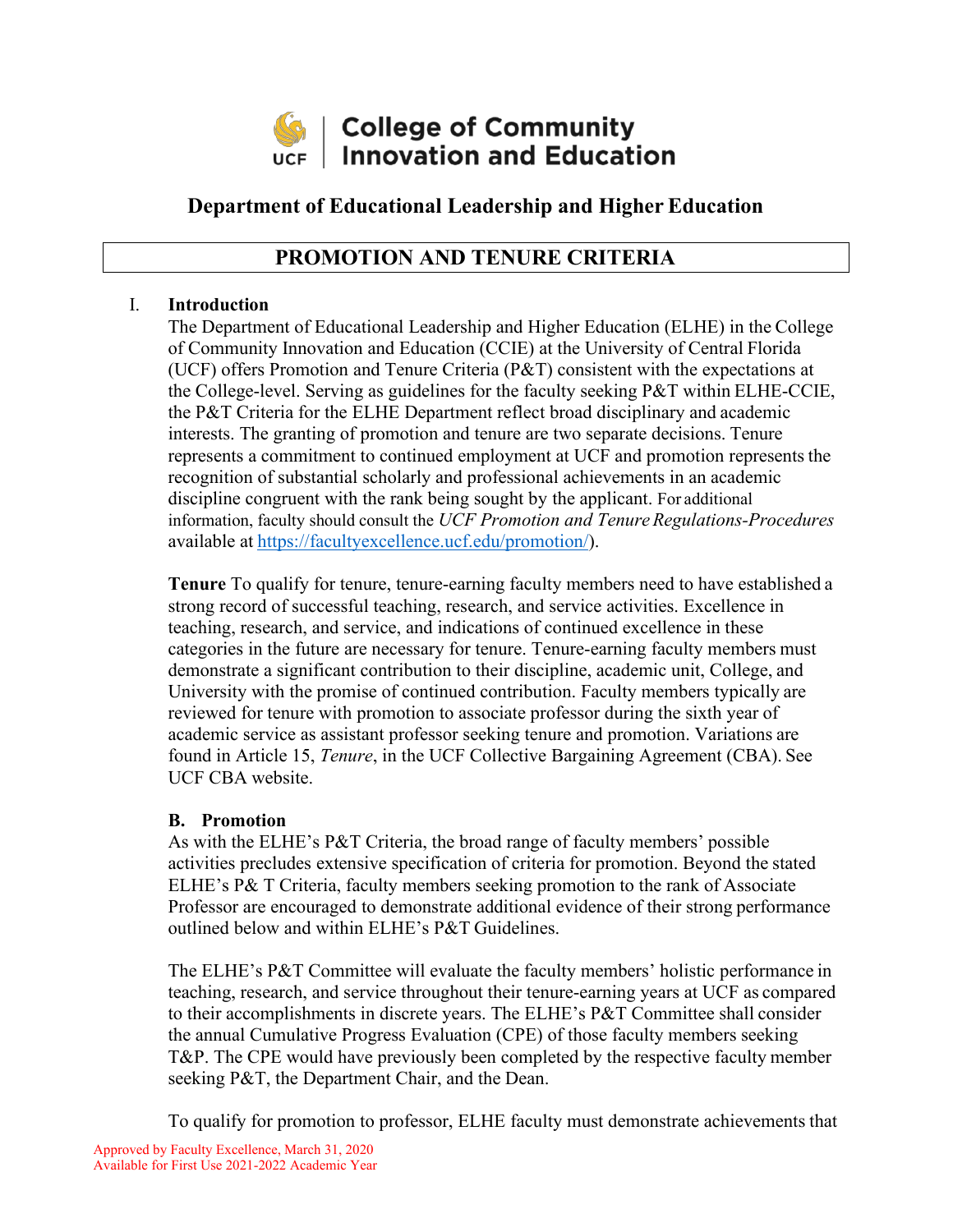distinguish them from faculty members at other ranks. Criteria for faculty members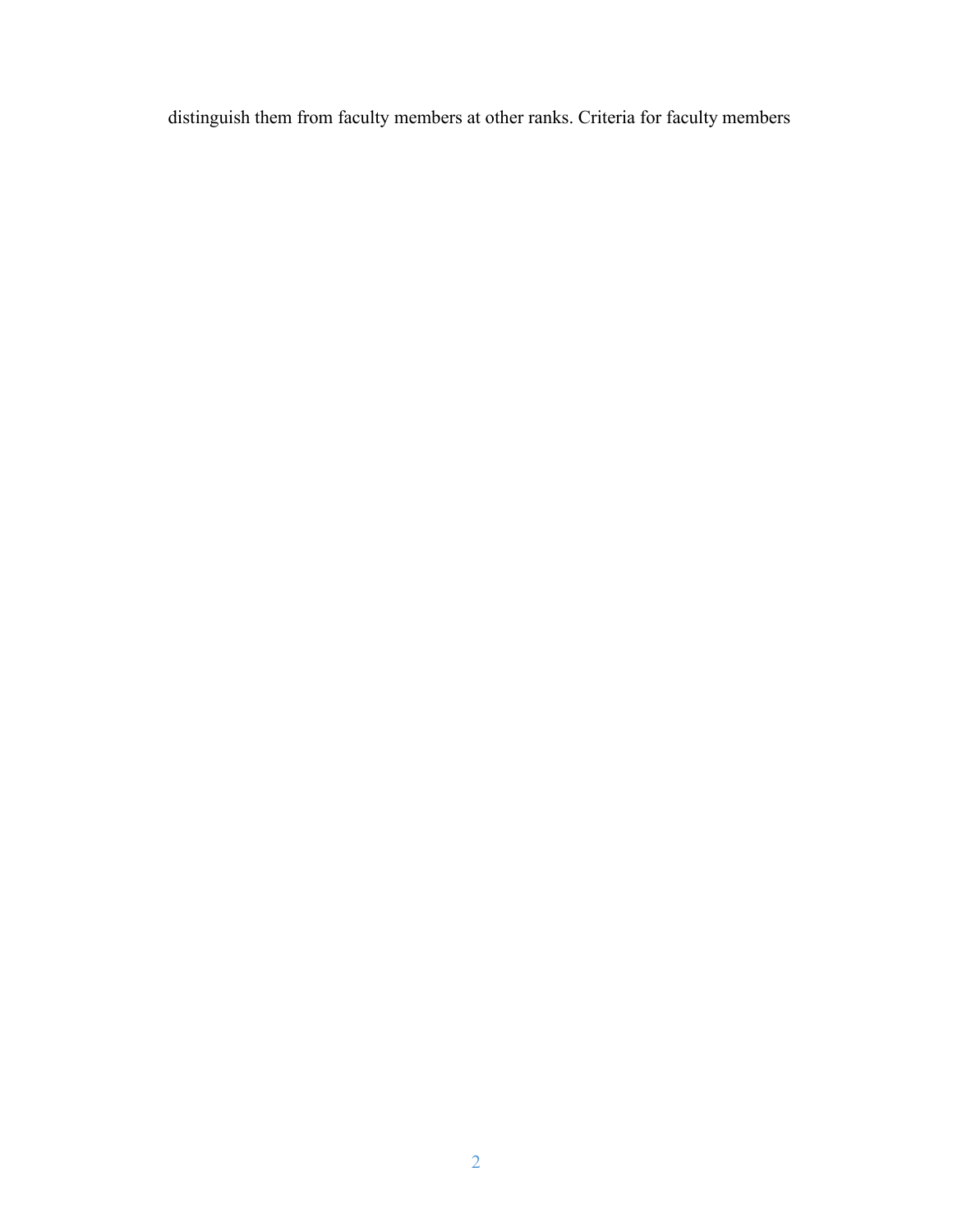qualifying for promotion to the rank of professor includes, but are not limited to: (a) sustained performance in research and scholarship; (b) international and/or national recognition; (c) international and/or national reputation within faculty members' professional discipline; (d) leadership contribution to ELHE, CCIE, and UCF; and (e) sustained high quality instruction demonstrated by fulfilling the teaching requirements of ELHE's *Annual Evaluation Standards and Procedures* (AESP) evaluations. It is required that faculty members applying to the rank of professor must complete at least one CPE prior to submitting their application for promotion.

## **II. Performance Categories and Evidence for Tenure and Promotion**

Per the mission of CCIE, the College "educates and empowers leaders to serve a diverse society through innovative instruction, strong partnerships and transformative scholarship" [\(https://ccie.ucf.edu/about/mission/\)](https://ccie.ucf.edu/about/mission/). CCIE recognizes three basic categories of activities as essential for faculty members within the P&T process: (a) teaching; (b) research, scholarly, and creative activities; and (c) service to the public, discipline, and the university. The CCIE P&T Criteria content below delineates the three types of faculty members' activity and evidence supporting the quality of their activities.

#### **A. Teaching Activities and Evidence**

ELHE measures teaching activities in accordance with ELHE's AESPs. Teaching performance demonstrated by tenure-earning faculty members must be an average of above satisfactory in their AESP evaluation. The ELHE P&T Committee will consult the ELHE's P&T guidelines in evaluating candidates' teaching. The ELHE teaching activities and evidence for faculty members may include some of the following:

- 1. Quality classroom and online instruction with such evidence as:
	- a. Student Perception of Instruction (SPI) data
	- b. Peer-reviewed classroom observation reports completed by other faculty members
- 2. Directing of theses and dissertations as evidenced by
	- a. Chairing thesis and dissertation committees to completion
	- b. Serving on thesis and dissertation committees to completion
- 3. Supervising independent studies and/or student research projects
- 4. Direction and supervision of fieldwork, practicum, and internship experiences as evidenced by
	- a. Overseeing clinical programmatic experiences (e.g., service learning, practicum, and internship) for students
	- b. Facilitating clinical experience placements for students (e.g., service learning, practicum, and internship)
- 5. Quality academic advising as evidenced by
	- a. Development of degree program materials (e.g., program of study, program handbook) to support effective academic advisement
	- b. Employing innovation strategies to support students' academic advising needs
- 6. Participation in professional development promoting faculty members' quality of instruction as evidenced by
	- a. Engagement in professional development conferences connected to the improvement of their student learning outcomes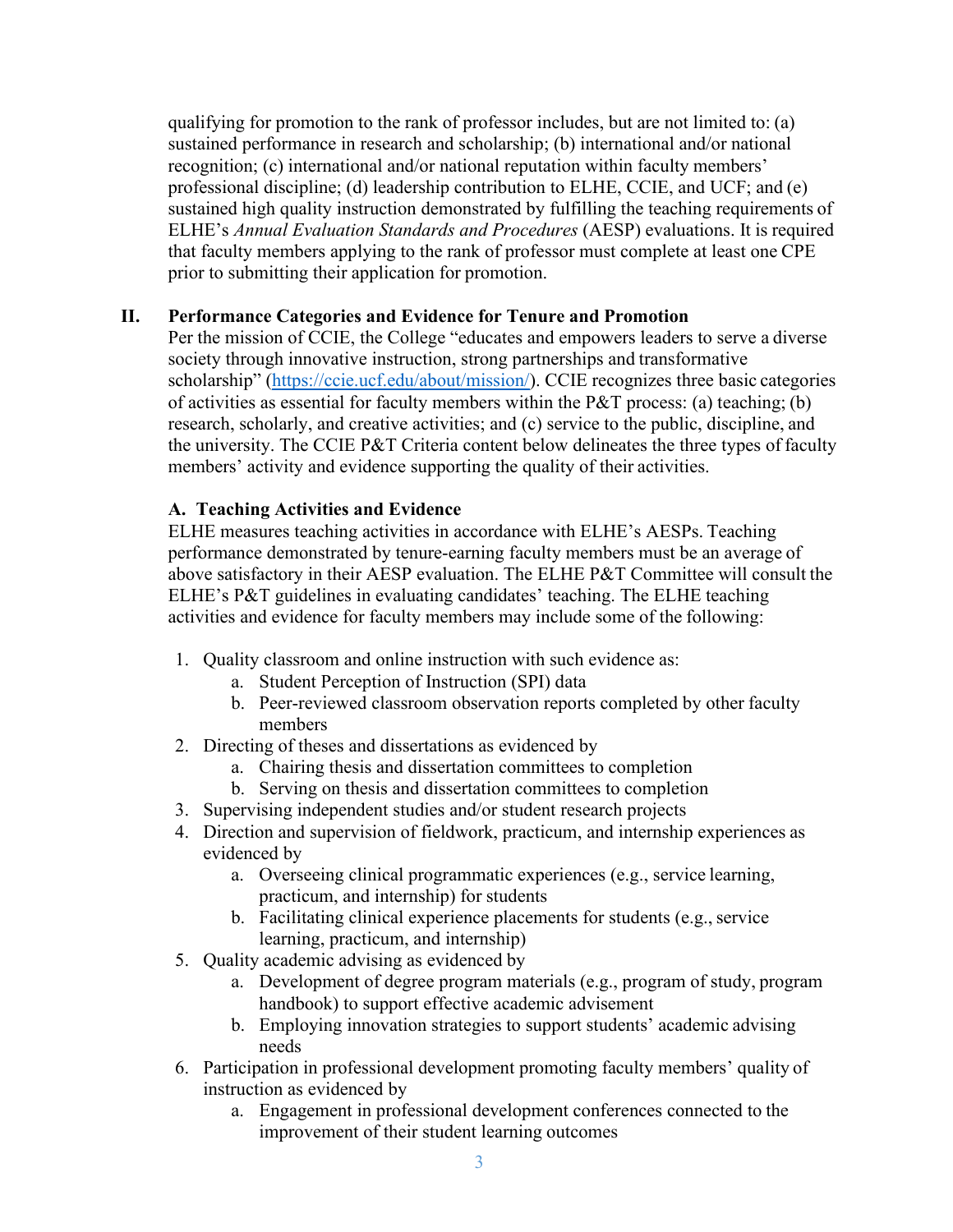- b. Attending and/or presenting at professional development events focusing on innovation instruction in higher education
- 7. Course development as evidenced by
	- a. Updating course syllabi to align with contemporary instructional best practices within faculty members discipline
	- b. Revising course assessments to support continuous improvement in evaluation of student learning outcomes
- 8. Program development as evidenced by
	- a. Updating degree program curricula to align with contemporary instructional best practices within faculty members discipline
	- b. Revising degree program curricula to support continuous improvement of student learning outcomes

### **B. Research, Scholarly, and Creative Activities and Evidence**

ELHE measures research and scholarly activities in accordance with the ELHE's AESP.

1. P&T from Assistant to Associate

ELHE tenure-earning faculty members' AESP evaluations within the domain of research must be an average of above satisfactory each year to progress well toward tenure. The ELE faculty involved in the P&T process will consult ELHE's P&T guidelines in evaluating candidates' research and scholarship. For ELHE faculty members to acquire P&T, they must provide evidence of strong research productivity. The expectation for ELHE faculty members to be competitive in seeking  $P\&T$  is a minimum of ten (10) scholarly works published in international and/or national refereed journals, monographs, book chapters, books, or equivalent. In addition, ELHE tenure-earning faculty members should be the first or corresponding author of at least two (2) articles in international and/or national refereed journals or equivalent scholarly work in quality publications over a five-year period. Both the quality and quantity of research publications are considered in P&T evaluations. All ELHE faculty members acquiring P&T must demonstrate their successful and sustained productivity in research.

2. Promotion from Associate Professor to Professor

In research and scholarship, ELHE-CCIE faculty members qualify for promotion to the rank of professor through substantial productivity, as well as national and/or international prominence. Typical evidence of ELHE-CCIE faculty members' substantial research productivity includes articles published in top-tier international and national refereed journals publications, textbooks, book chapters, and citation by other scholars. Both the quality and quantity of ELHE-CCIE faculty members' publications are important and determined on a case-by-case basis. However, a significant number of articles published in international and national refereed journals and other rigorous publications. Since promotion to Associate Professor, the expectation for ELHE-CCIE faculty members seeking promotion to the rank of professor is an average of two (2) quality publications of articles in international and national refereed journals per year or equivalent scholarly work in quality publications including monographs, books, and book chapters. In addition, ELHE faculty members should support the impact of their research with appropriate measures of impact such as citation analysis or other indices.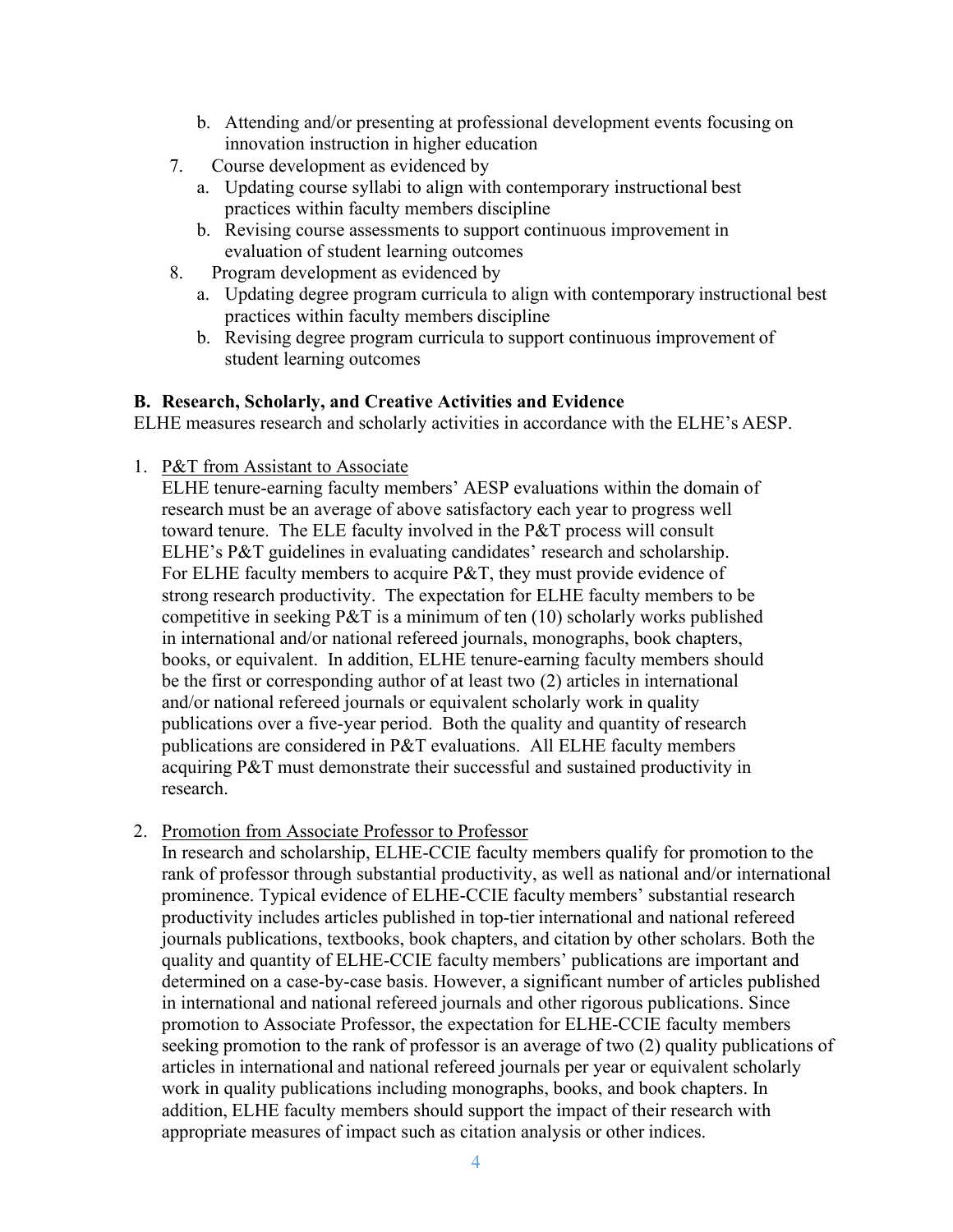- 3. The ELHE research activities and evidence for faculty members may typically include, but are not limited to the following:
	- a. Quality research and scholarly publications as evidenced by:
		- i. Articles published in international and national refereed journals;
		- ii. Published peer-reviewed scholarly books;
		- iii. Book chapters published in edited scholarly books;
		- iv. Published research monographs;
		- v. Published peer reviewed technical reports;
		- vi. Published refereed conference proceedings;
		- vii. Published book reviews, technical reports, and articles published in outlets that are not peer reviewed and not written for a scholarly audience receive less weight as evidence of research activity.
	- b. Preparation and/or acquisition of grants and/or contracts to conduct research as evidenced by:
		- i. Preparation and/or acquisition of competitive research grants and/or contracts at the international, national, state, or local level;
		- ii. Non-competitive research grants and/or contracts receive less weight as evidence of research activity.
	- c. Dissemination of other forms of scholarship supporting research productivity includes evidence of:
		- i. Papers presented at international, national, and regional refereed professional conferences;
		- ii. Service as a keynote speaker at international, national, and regional refereed professional conferences;
		- iii. Professional recognitions and/or awards for faculty members' research and scholarship.

## **C. Service to the Public, Discipline, and the University and Evidence**

The expectation is that ELHE tenure-earning faculty members provide evidence of their service activity for each of the following levels: (a) ELHE, CCIE, and UCF; (b) Professional Discipline; and (c) the Community. The ELHE faculty involved in the P&T process will consult these P&T guidelines in evaluating candidates' service to the public, discipline, and university. ELHE tenure-earning faculty members' service performance evaluation must be an average of above satisfactory on their AESP evaluations.

In service, ELHE faculty members seeking promotion to the rank of professor must demonstrate a strong record of leadership and excellence. ELHE faculty members' excellence in service may take the form of leadership roles within ELHE, including serving as a program coordinator and/or a director of a center/institute. At the University level, ELHE faculty members' excellence in service may take the form of leadership roles on elected committees. At the Community level, ELHE faculty members' excellence in service may include leading partnerships between community organizations and the College. ELHE faculty members may demonstrate excellence in service within their professional discipline through holding leadership positions in appropriate professional organizations (i.e. elected president of